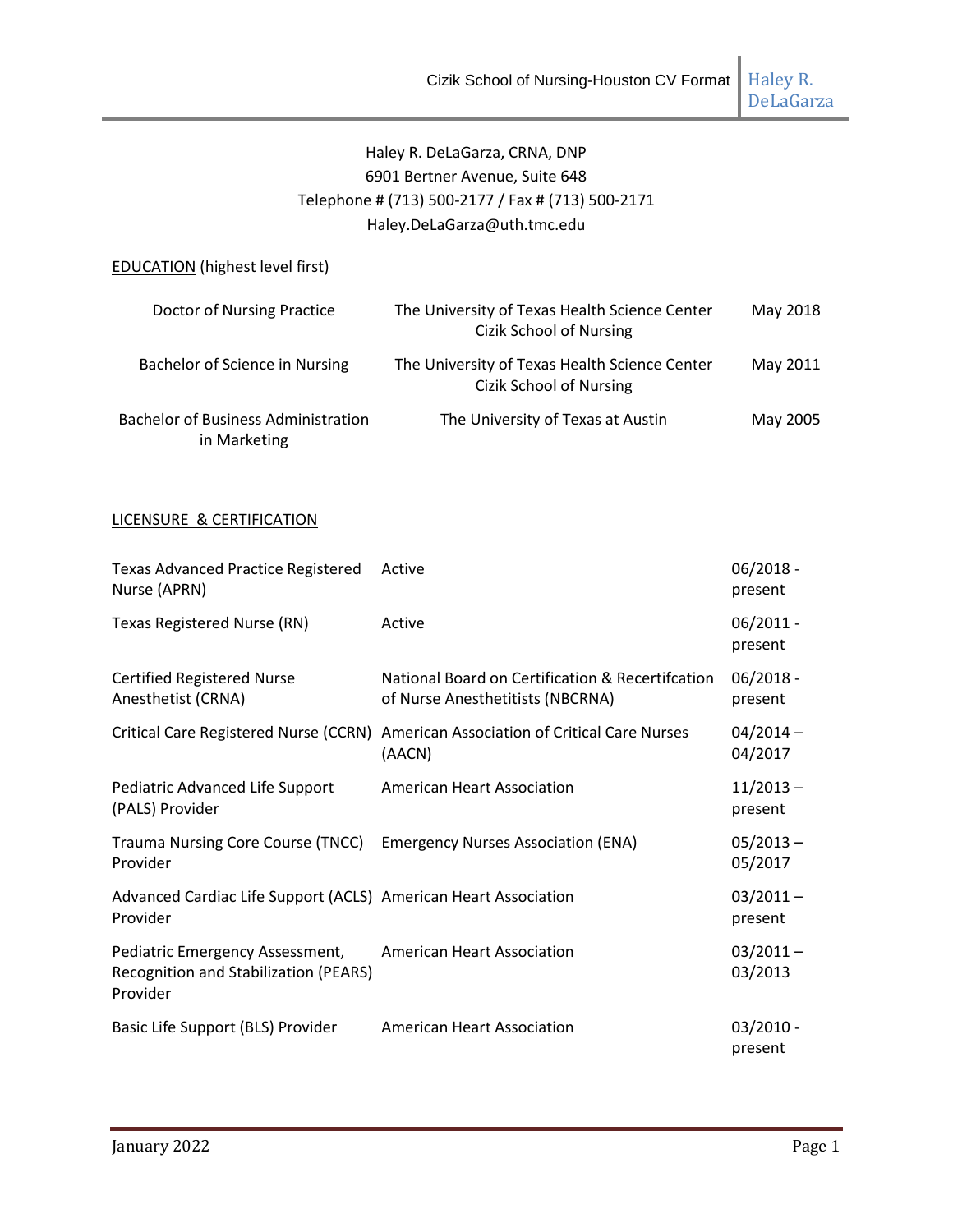DeLaGarza

### PROFESSIONAL EXPERIENCE (past to current)

| The University of Texas Health<br>Science Center Cizik School of<br><b>Nursing</b> | <b>Assistant Professor</b>                       | 03/2021 - present |
|------------------------------------------------------------------------------------|--------------------------------------------------|-------------------|
| <b>Baylor College of Medicine</b>                                                  | Instructor                                       | 09/2018 - present |
| Texas Children's Hospital                                                          | <b>Certified Registered Nurse</b><br>Anesthetist | 09/2018 - present |
| John Peter Smith Hospital,<br><b>Tarrant County Hospital District</b>              | <b>Registered Nurse</b>                          | 2011 - 2015       |

### HONORS & AWARDS (past to current)

| The School of Nursing Spirit<br>Award                                                       | Cizik School of Nursing at<br>UTHealth            | 2018 |
|---------------------------------------------------------------------------------------------|---------------------------------------------------|------|
| Student Representative to the<br><b>Texas Higher Education</b><br><b>Coordinating Board</b> | <b>Gubernatorial appointment (Greg</b><br>Abbott) | 2016 |
| Scholarship for Advancing Nursing Texas Organization of Nurse<br>Leadership                 | Executives (TONE)                                 | 2016 |
| Dorothy A Otto Professionalism in Cizik School of Nursing at<br><b>Nursing Award</b>        | UTHealth                                          | 2011 |
| Sigma Theta Tau Honor Society                                                               | Zeta Pi Chapter                                   | 2011 |
| John S. Dunn Research<br><b>Foundation Scholar</b>                                          | John S. Dunn Foundation                           | 2010 |
| Vivian L. Smith Foundation<br>Scholar                                                       | Vivial L. Smith Foundation                        | 2010 |
| Phi Theta Kappa                                                                             | <b>Honor Society</b>                              | 2009 |

### **PRESENTATIONS**

#### **International**

**DeLaGarza, H.,** & Aina, T. Anesthetic Management of a Rapidly Expanding Neck Mass with Airway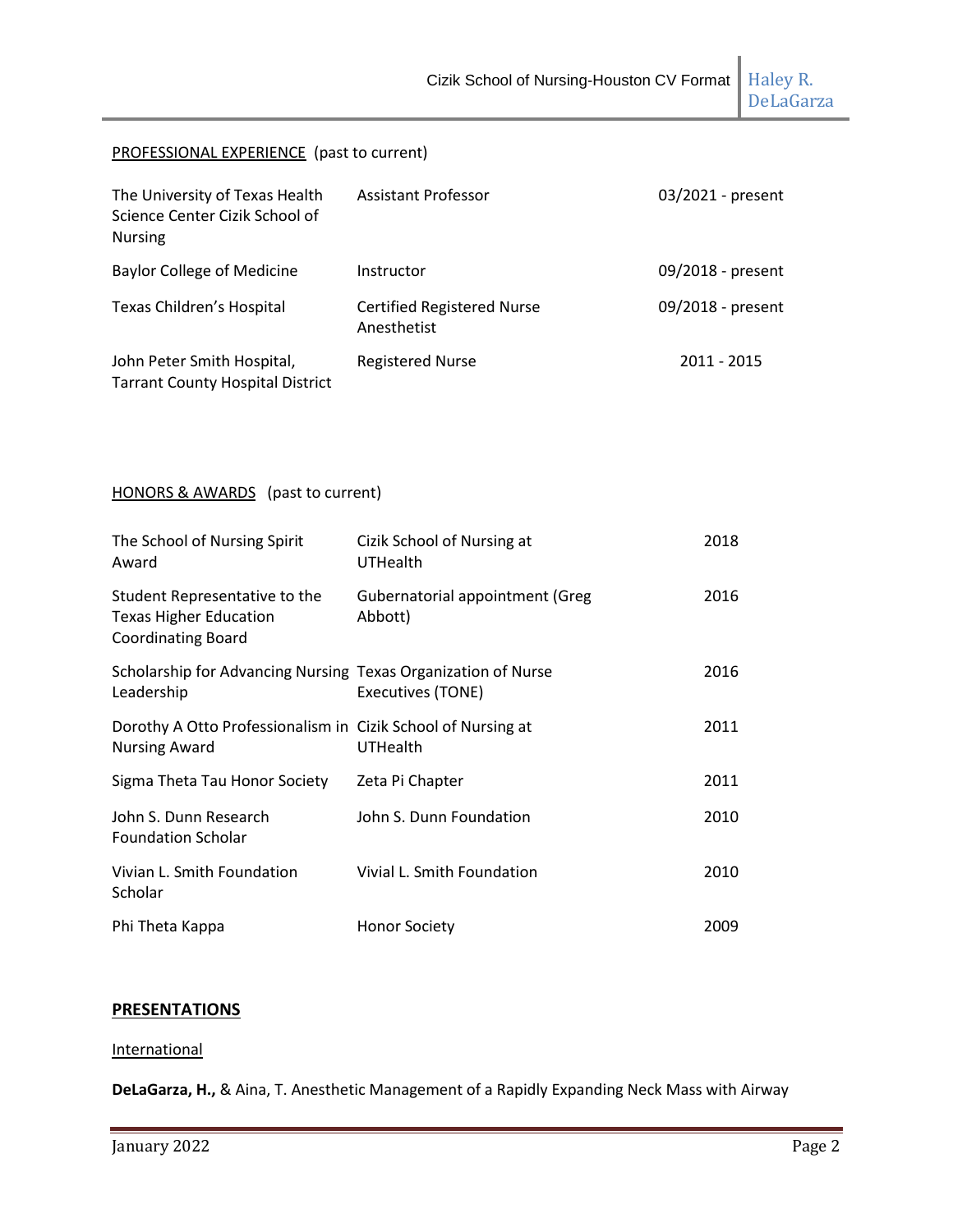**DeLaGarza, H.,** & Sutton, C. Spontaneous Ventilation During Balloon Dilation of Subglottic Stenosis in a Pregnant Woman. Accepted abstract for the 2020 International Meeting for The Society of Obstetric Anesthesia and Perinatology. Presented via poster in September 2020.

### National

Sutton, C., & **DeLaGarza, H.** Transnasal Humidified Rapid Insufflation Ventilatory Exchange (THRIVE) During Dilation of Subglottic Stenosis in a Pregnant Woman. Accepted abstract for the 2020 American Society of Anesthesia Medically Challenging Case or Quality Improvement Project. Presented via poster in October 2020.

Waqar, M., Liu, C.J., **DeLaGarza, H**., Chen, M. No Source Control? No Problem! Sticking to the Principles of the Massive Transfusion Protocol Following Hepatic Subcapsular Rupture and Hemorrhage. Accepted abstract for the 2021 American Society of Anesthesia Medically Challenging Case or Quality Improvement Project. Presented via poster in October 2021.

### Local

November 2017 – Anesthetic Management of Anticipated Massive Surgical Hemorrhage; presented to the UTHealth Doctor of Nursing Practice Program in Nurse Anesthesia

April 2018 – Incorporating Acceleromyography Into Anesthetic Practice for Reducing Postoperative Critical Respiratory Events; presented to the UTHealth Doctor of Nursing Practice Program in Nurse Anesthesia

### **PROFESSIONAL SERVICE**

| <b>Baylor College of Medicine</b>              | <b>CRNA Continuing</b><br><b>Education Chair</b> | 2020 - present |
|------------------------------------------------|--------------------------------------------------|----------------|
| Texas Children's Hospital                      |                                                  |                |
| <b>Texas Association of Nurse Anesthetists</b> | <b>Public Relations</b><br>Committee Member      | 2021           |
| <b>Texas Association of Nurse Anesthetists</b> | <b>Educaion Committee</b><br>Member              | 2022           |